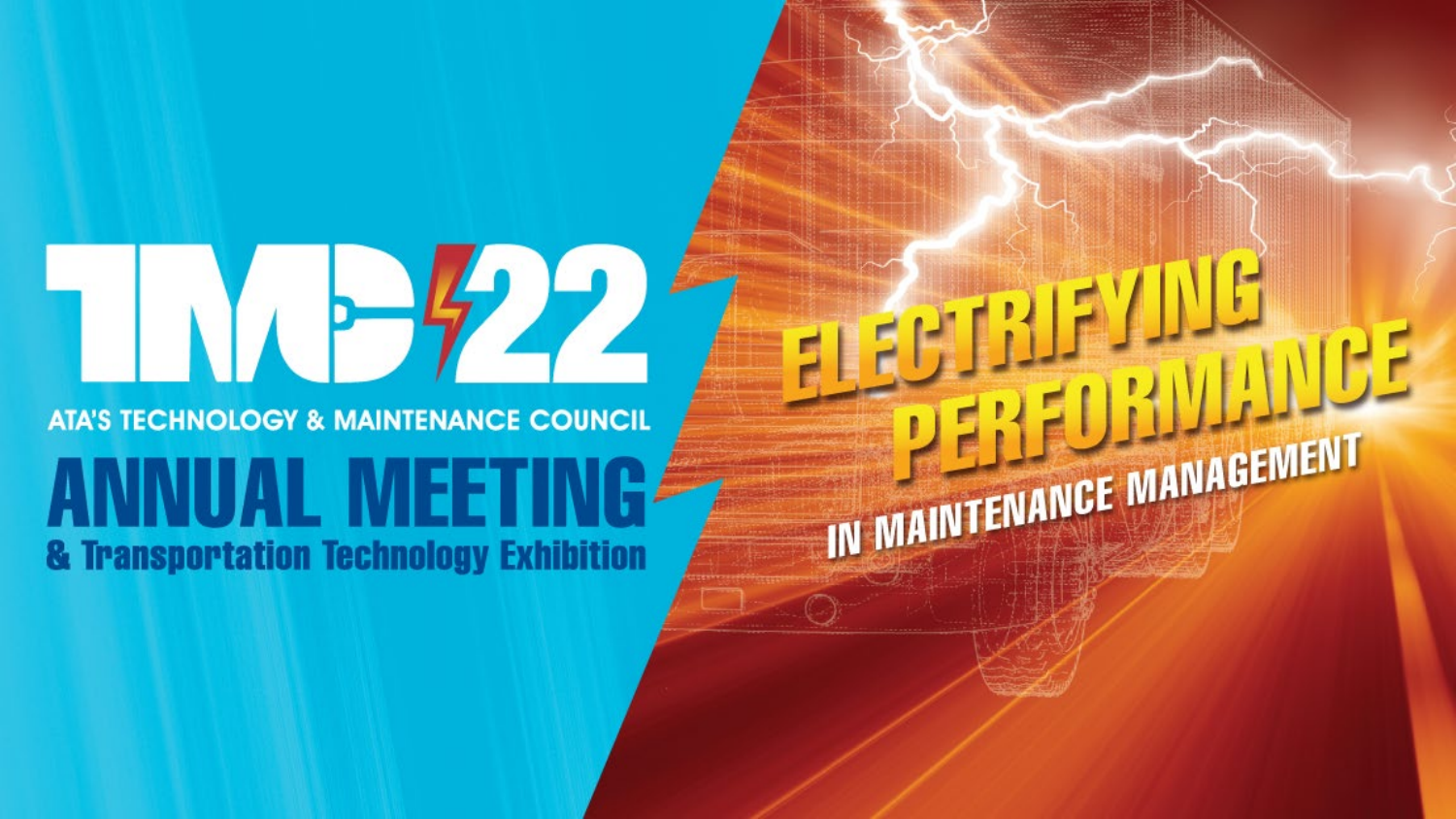## $111777$

### **Future Truck IVHM**

**"The Future Truck Committee shall promote activities that fulfill its mission, which shall be: To improve transport equipment, its maintenance and maintenance management by efforts to influence future equipment design."**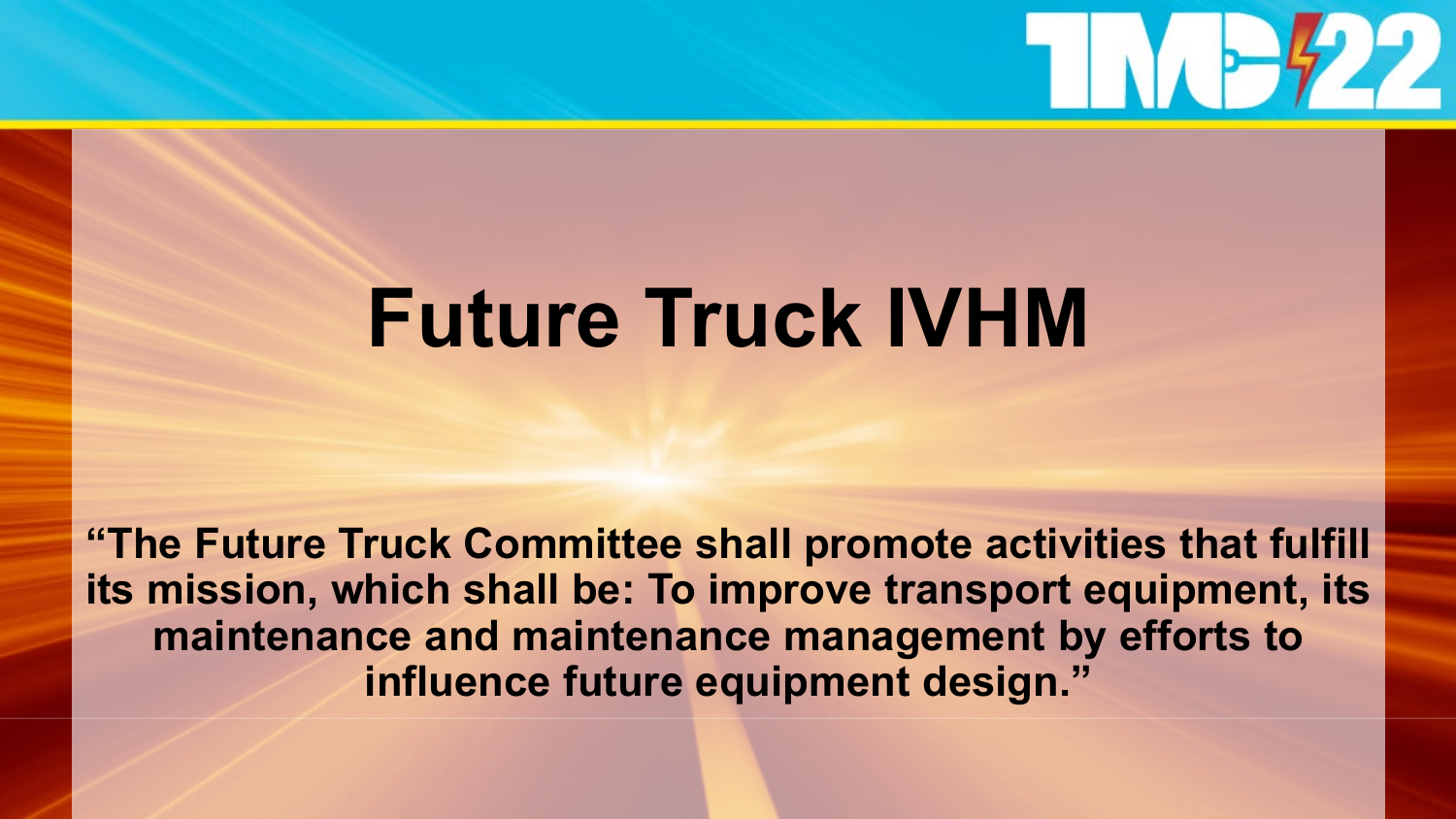

#### **Attention Please**

- In Accordance with TMC Board Policy, all personal phones without a silent feature must be turned off during business sessions.
- This is an open meeting of the Technology & Maintenance Council, held in accordance with ATA Antitrust Guidelines.
- Audio or video recordings are not permitted at this session.
- The opinions expressed in this meeting are those of the individual and not necessarily the opinion of his/her company nor of TMC unless stated otherwise.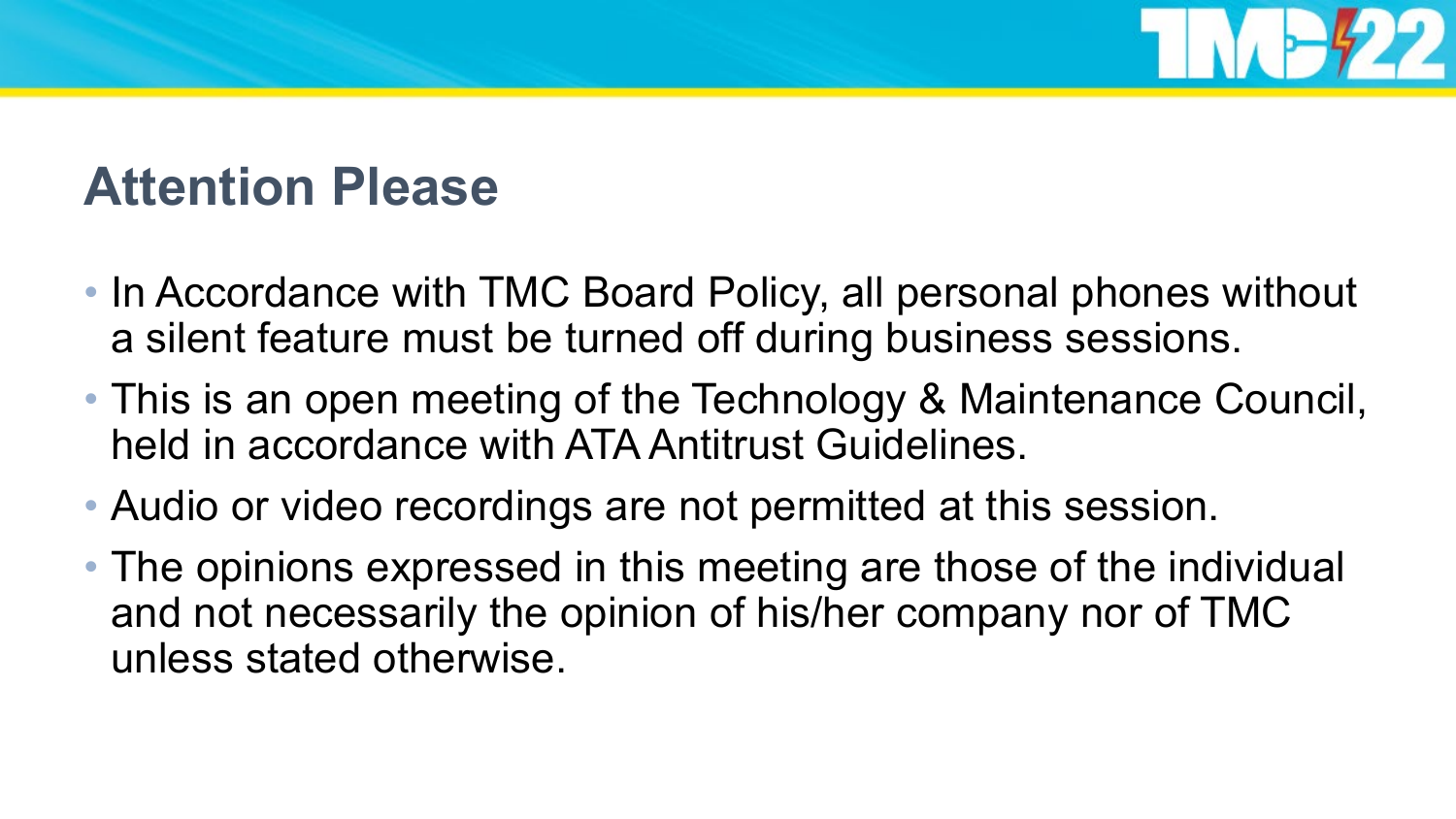

#### **Antitrust/Patent Disclosure**

- To minimize the possibility of antitrust problems, the guidelines detailed in your registration packet should be followed at all TMC meetings, task force and study group sessions.
- All participants in any group involved in the development of standards or recommended practices shall disclose, as stated in the antitrust/patent disclosure guidelines in your registration packet, all patents or patent applications that are owned, controlled or licensed by the Participant or Participant's employer when the Participant reasonably believes such patent or patent application may become material to the standard or RP development process.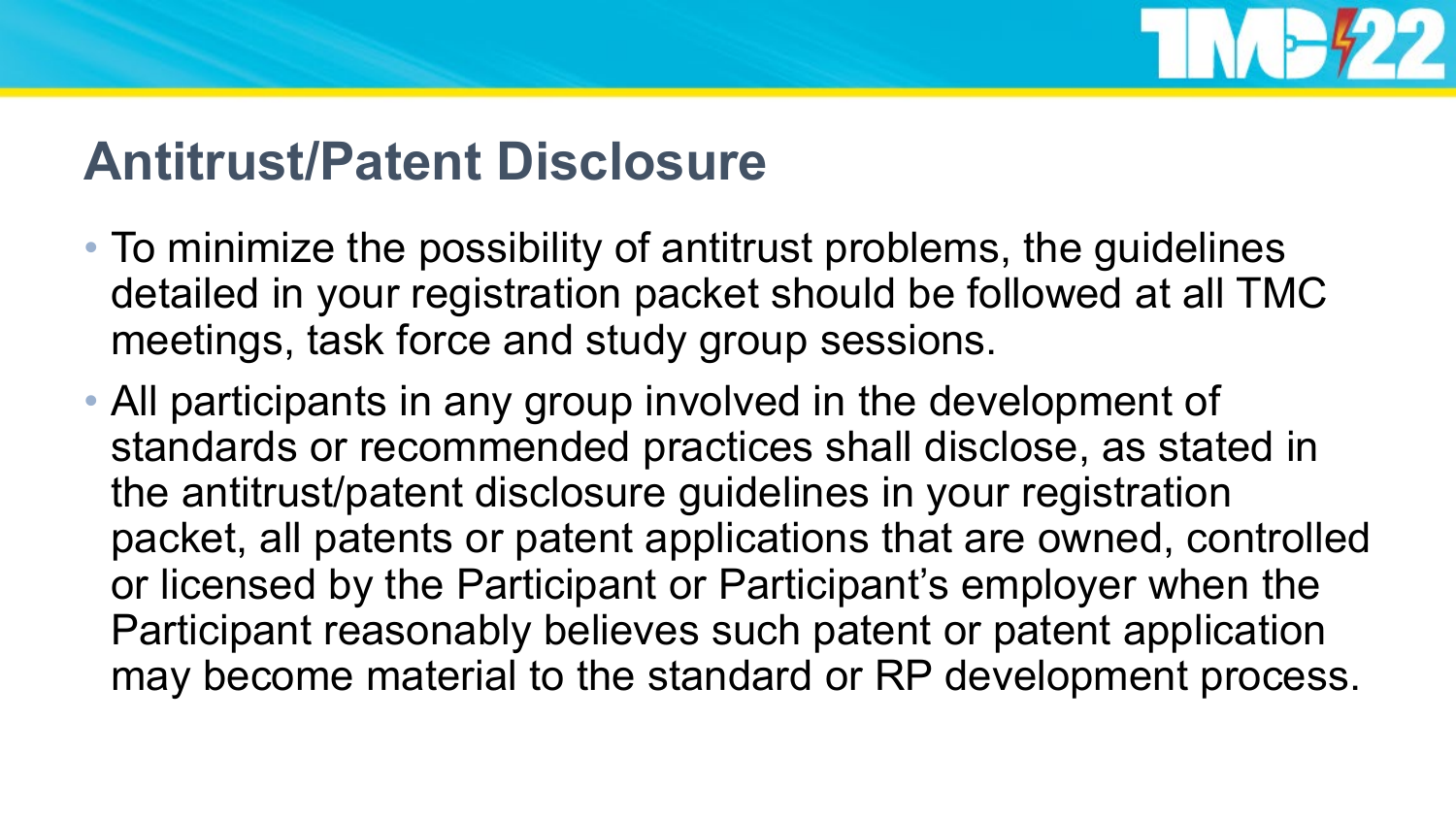

#### **Constructive Comments Are Always Appreciated!**

TMC welcomes your comments, but please make certain that they are constructive and appropriate when rating this session!

*Thank You for Your Cooperation!*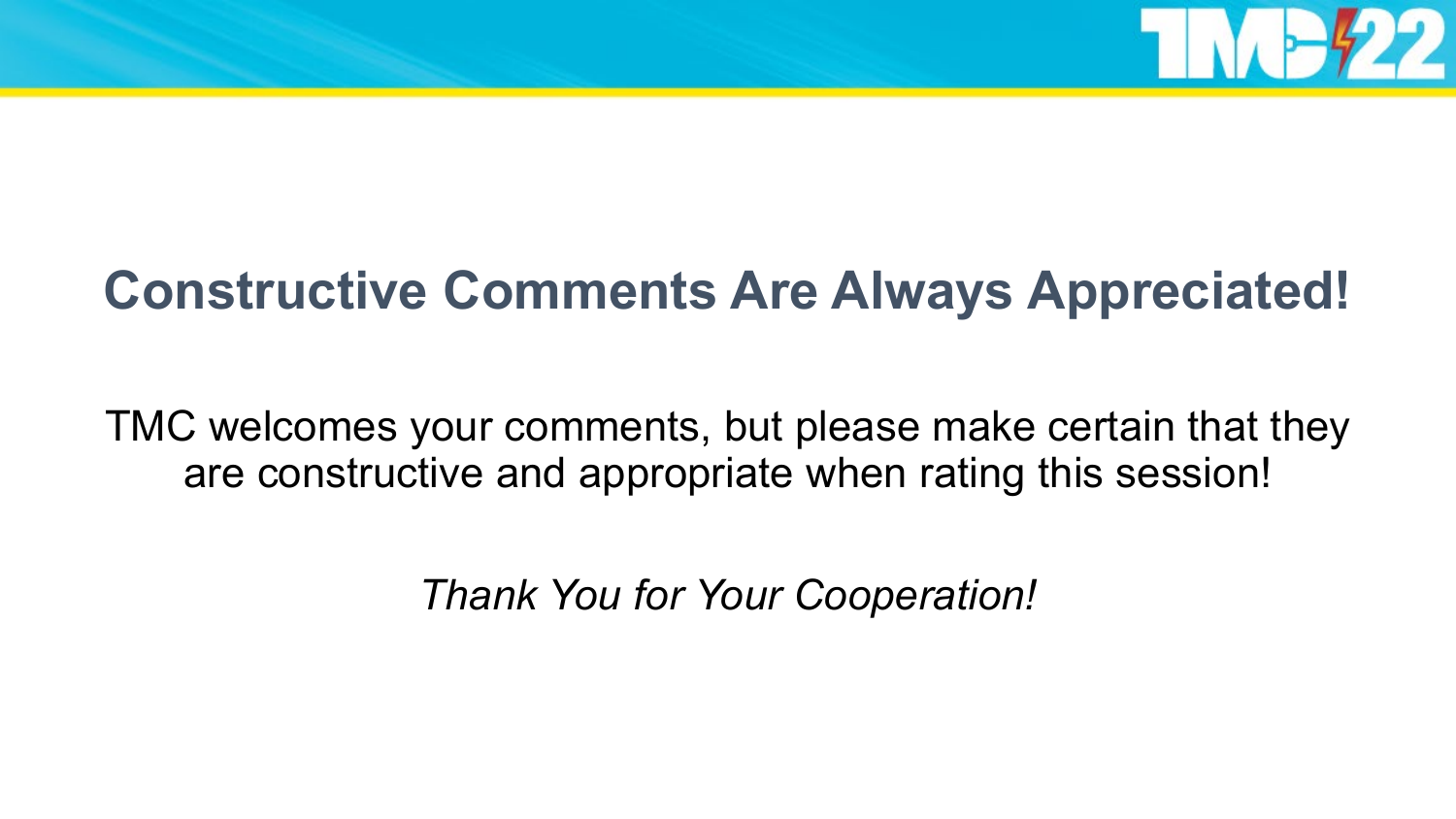#### **Future Truck IVHM Agenda**



**Future Truck Committee**: **FT IVHM Meeting Location: Orlando Date: Monday, March 7 Time: Noon – 1:00PM**

**Chairman: Wally Stegall, Morey 1st Vice Chair: Secretary: Andrew Brashear**

- **I. Opening Remarks/Antitrust Review Wally Stegall**
- **II. Prior Meeting Minutes Approval**
- **III. FT Old Business**
- **IV. Leadership Update**
- **V. RP Development Update**
- **VI. Technical Presentation**
- **VII. New Business**
- **VIII. Adjournment**

**Item Discussion Leader**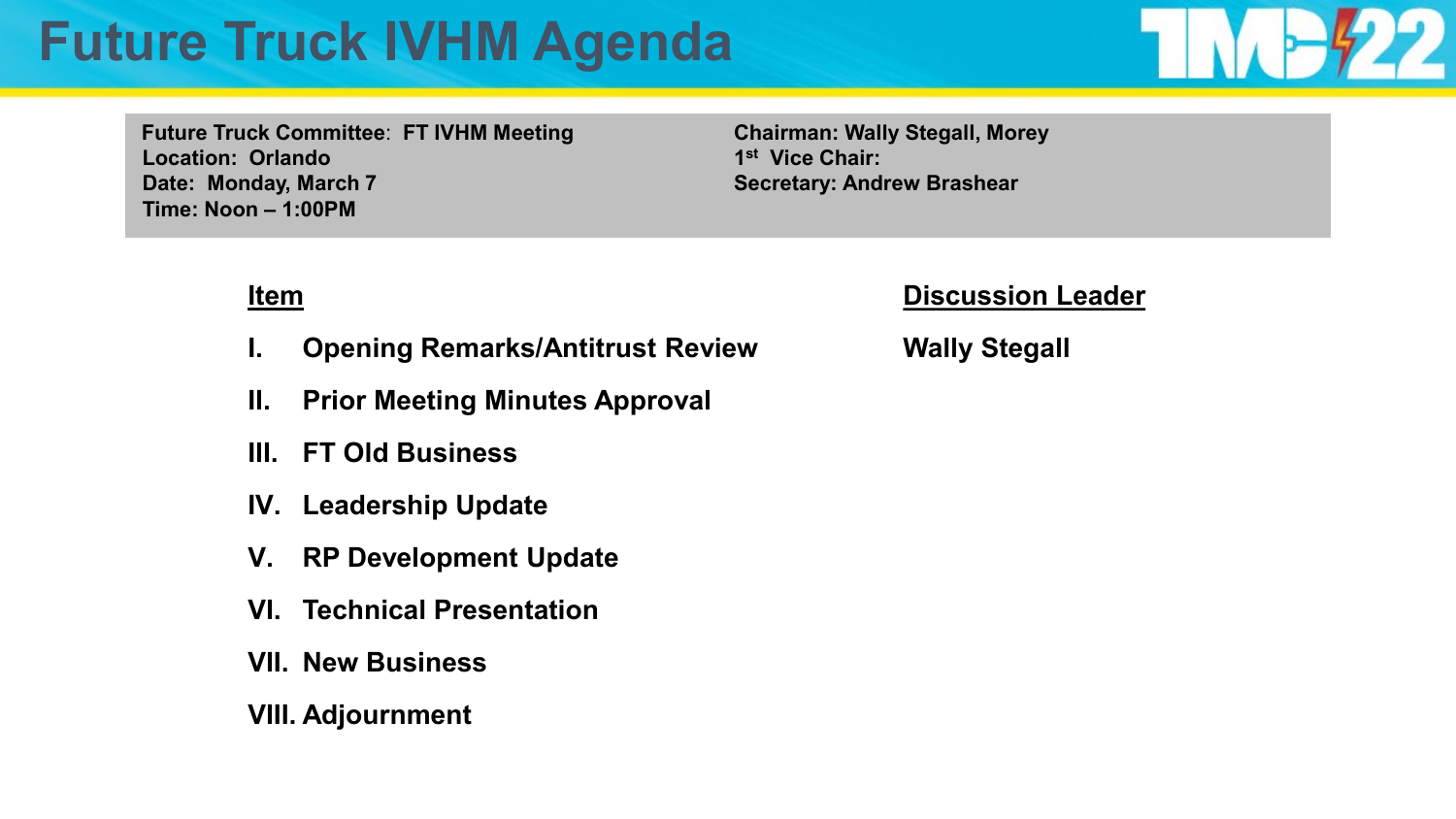

#### **Leadership update**

Future Integrated Vehicle Health Management

- 
- 
- Secretary: Andrew Brashear. Need Secretary

• Chair: Wally Stegall • Vice Chair **Need Vice Chair**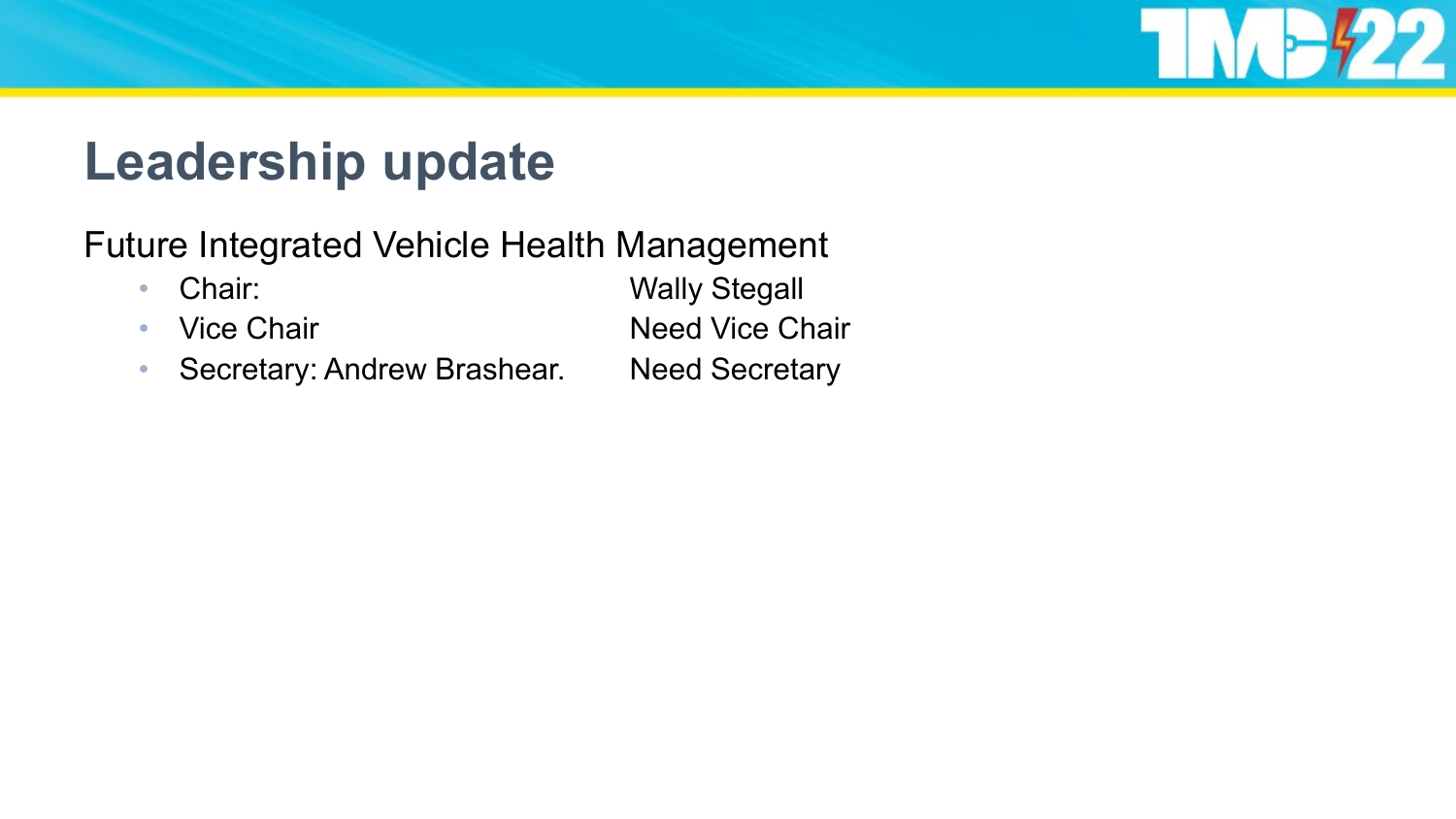

#### **Technical Presentation**

- IVHM Update S5 HRCS & VMRS Code
- JA6268 Template for EV Battery
- To Days Vehicle
- Data Ownership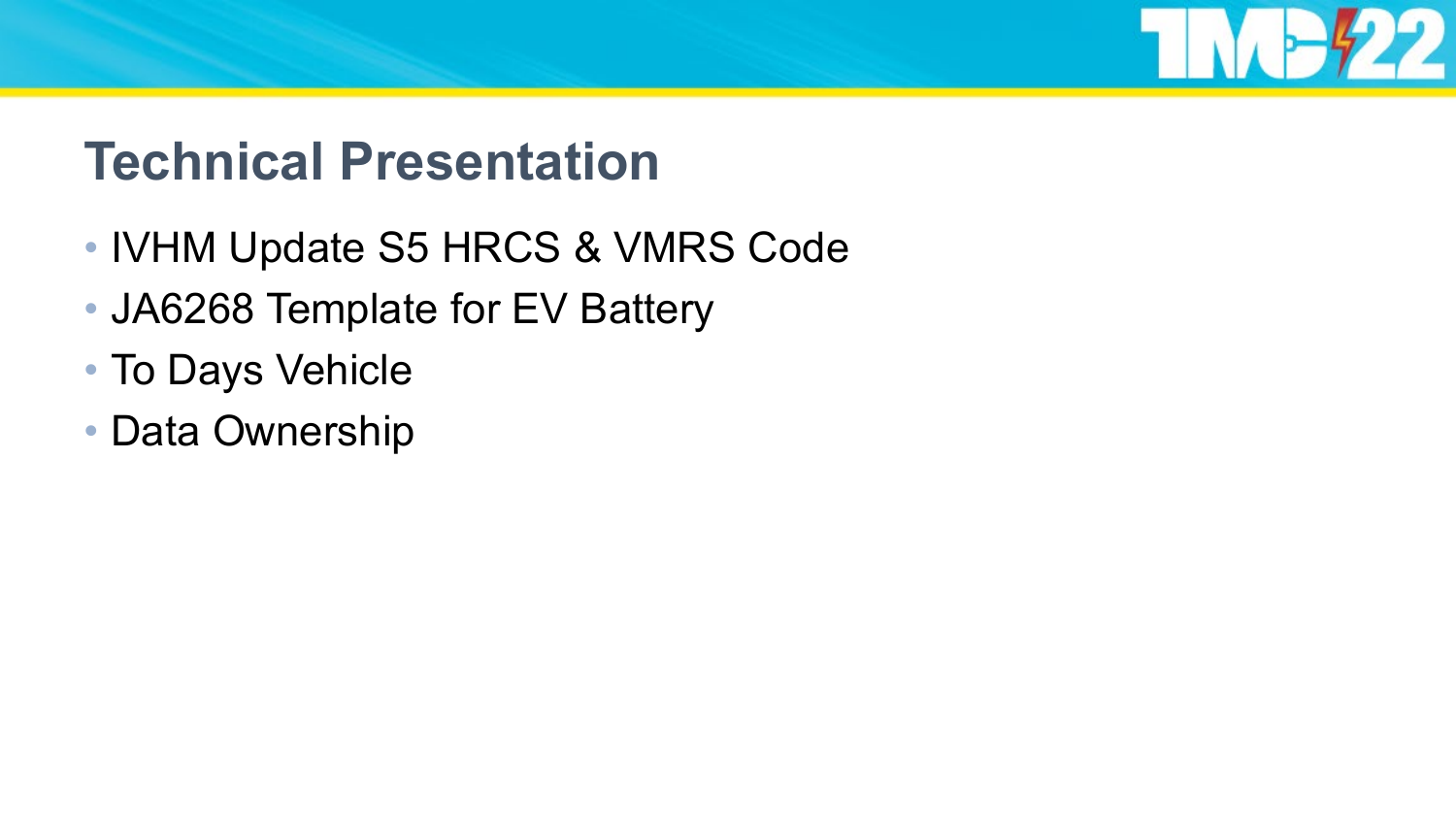

#### **IVHM - Integrated Vehicle Health Maintenance**

- WHAT IS IT?
- What's in it for Fleets?

**Integrated Vehicle Health Management (IVHM)** is heavily used in automotive and aerospace. The choice of Management vs. Maintenance was intended to convey a proactive, system-level approach. SAE defines IVHM as "the unified capability of a system of systems to assess current or future state of member system health and integrate that picture of system health within a framework of available resources and operational demand." IVHM, or sometimes just VHM, incorporates basically all of CBM+ but with a greater emphasis on prognostics and it is deeply aligned with existing international standards such as ISO. The more advanced aspects of IVHM are built using novel analytics where the goal is move beyond just descriptive analytics to instead focus or predictive, or better still, prescriptive analytics which ties the results to recommended actions.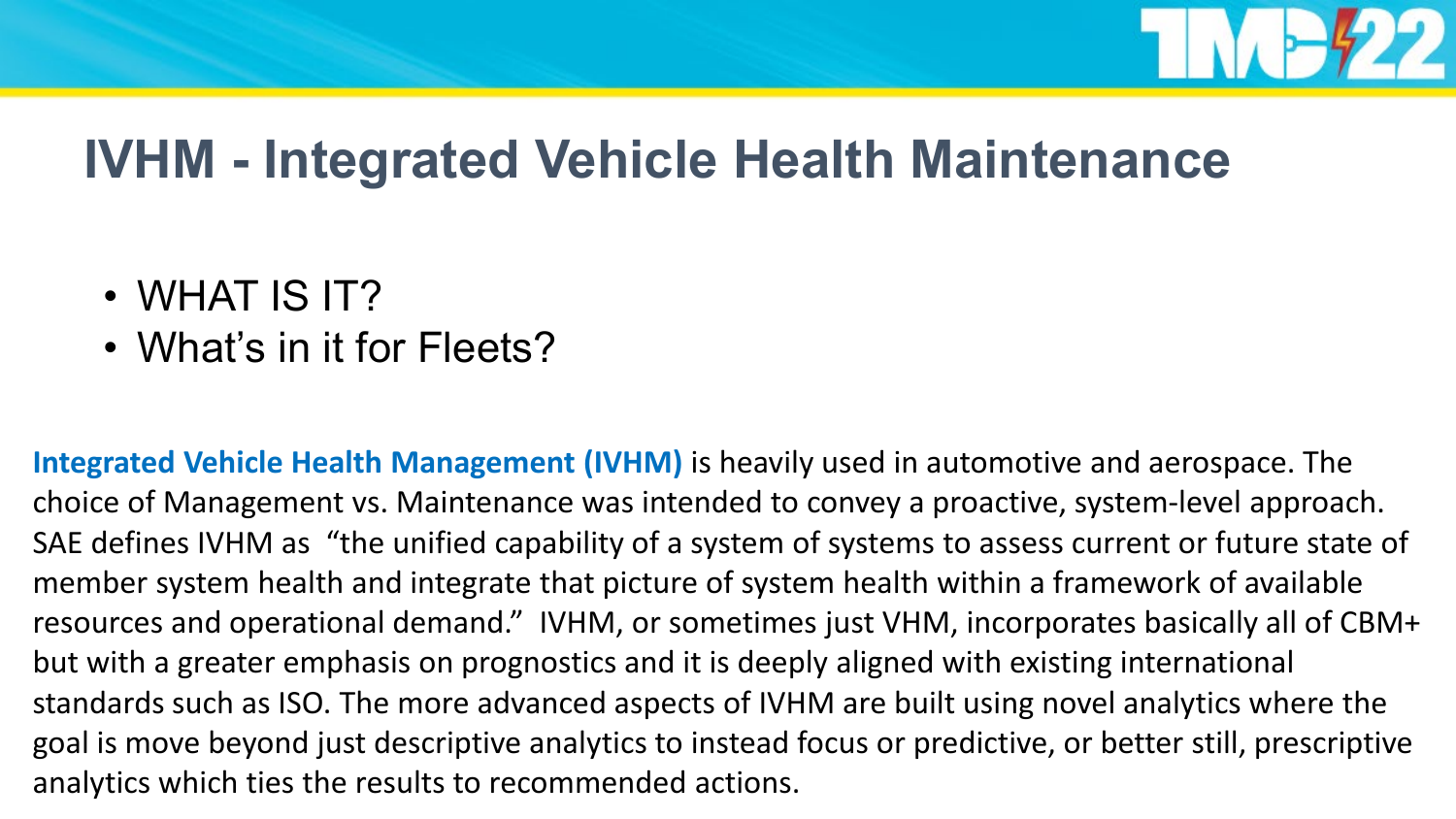#### **APPLICATION OF JA6268 FOR COMMERCIAL VEHICLES**





**JA6268 Format And Vocabulary Aligned With Industry Standards (i.e., J1939, J1979, J2012, VMRS)**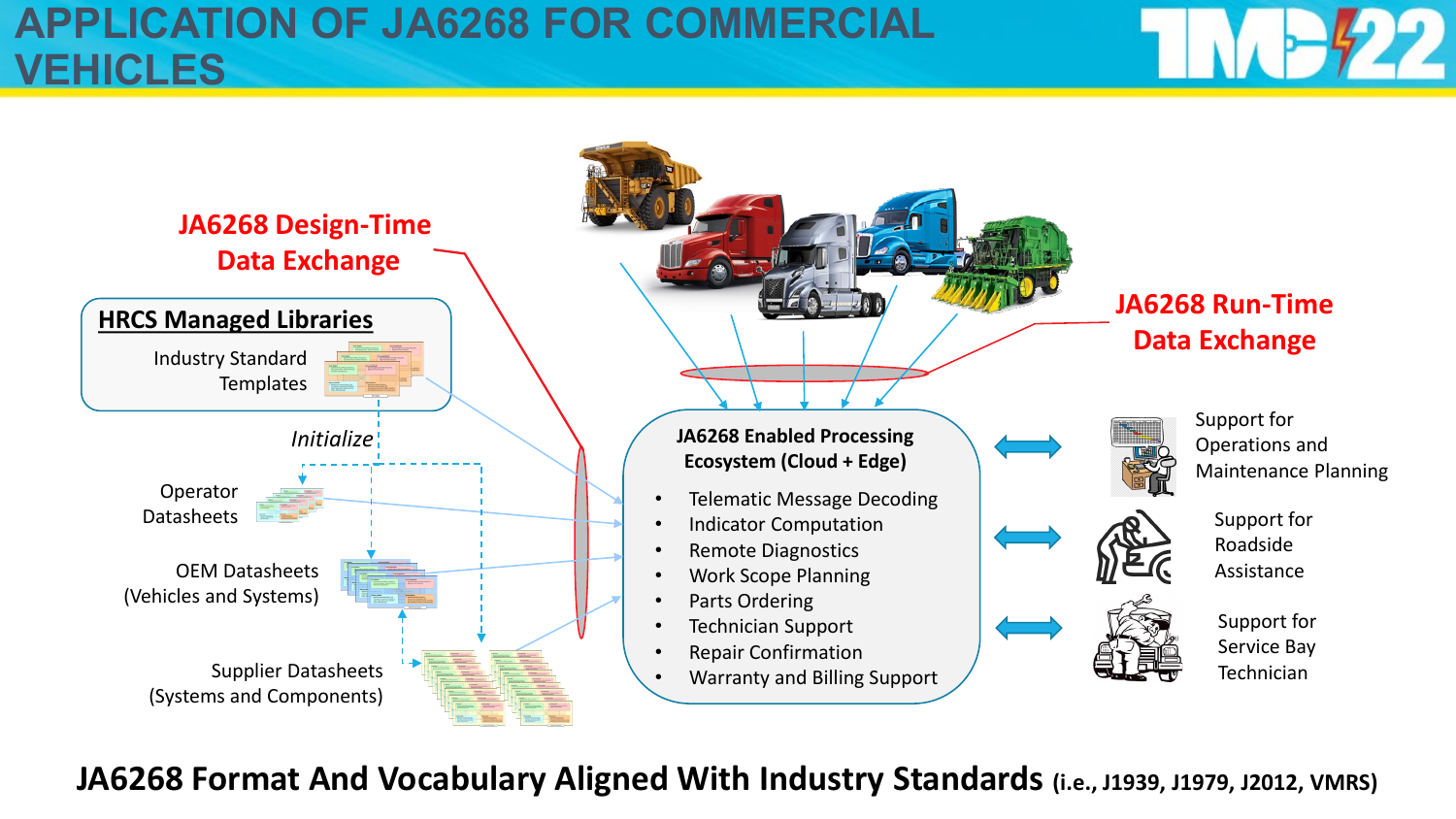#### **Overall JA6268 Model Development Process**

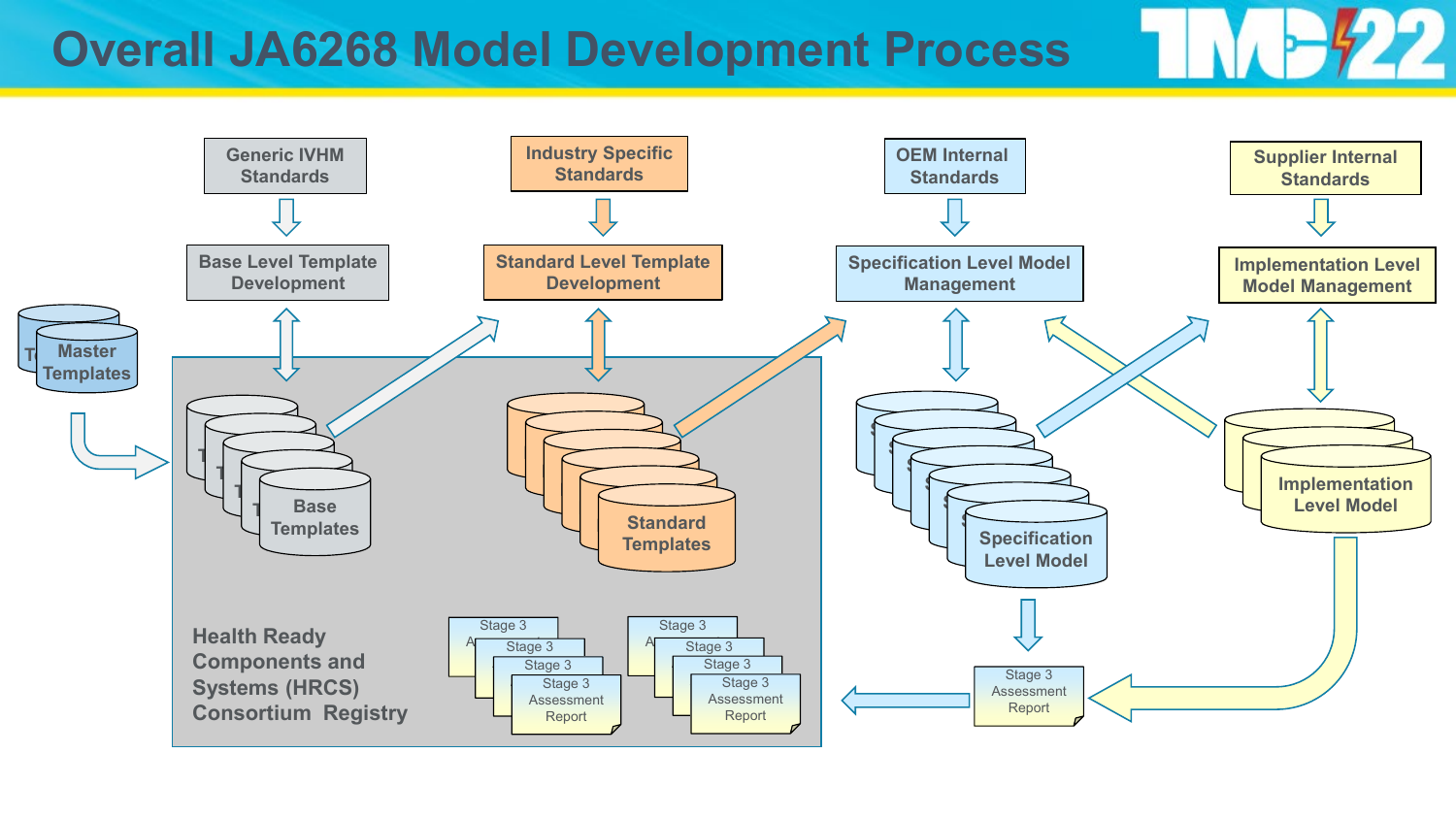"Vehicles produce a significant quantity of maintenance and operating data relating to nearly all important vehicle systems. This data is widely recognized as valuable information which can be used to support maintenance, monitor operating conditions, and potentially predict coming problems and/or the remaining useful life of systems or subsystems."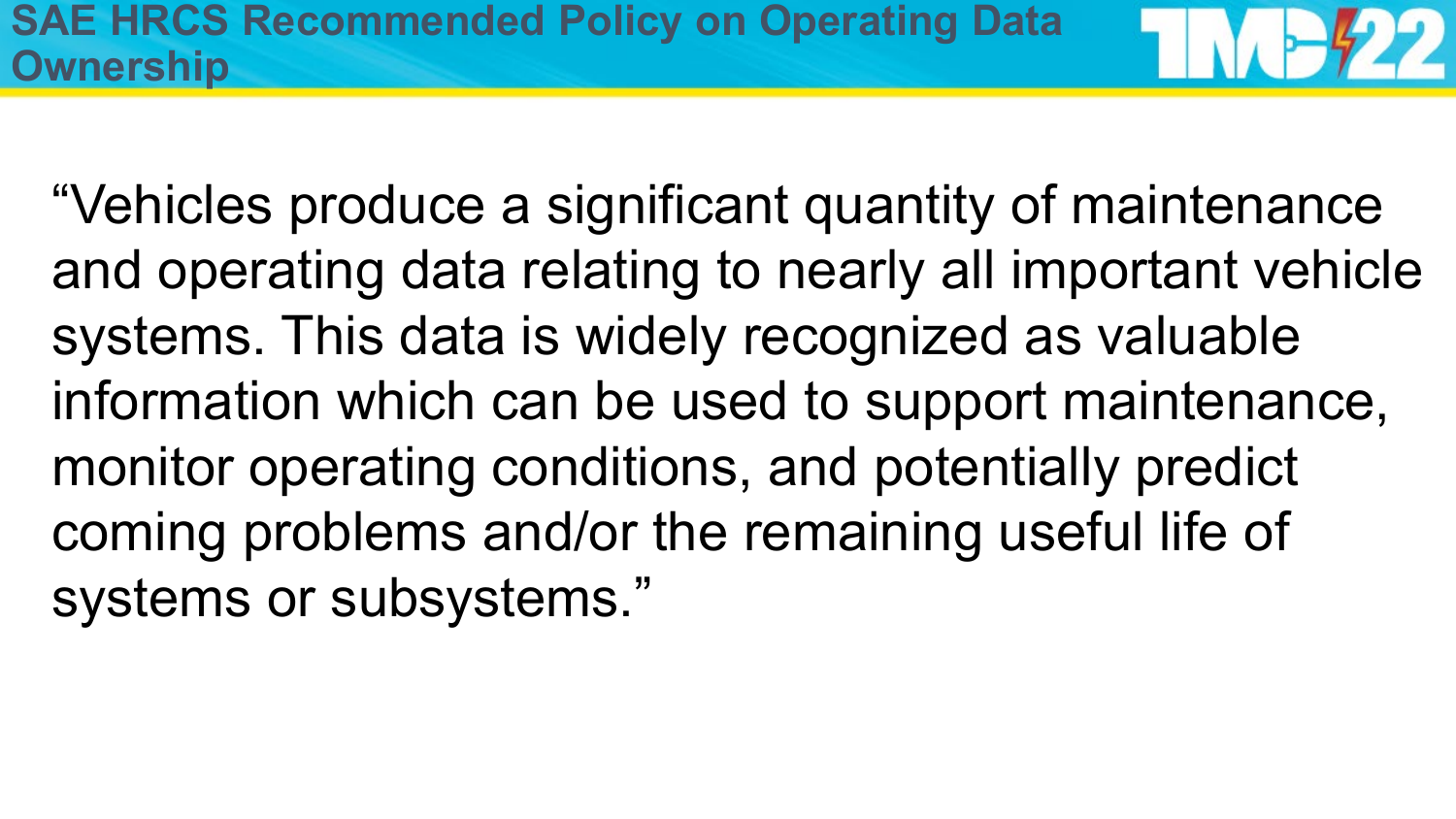"For our purposes, we consider fleet operators or lessees to be equivalent to owners for data ownership, even though they may not be the legal owner of the asset."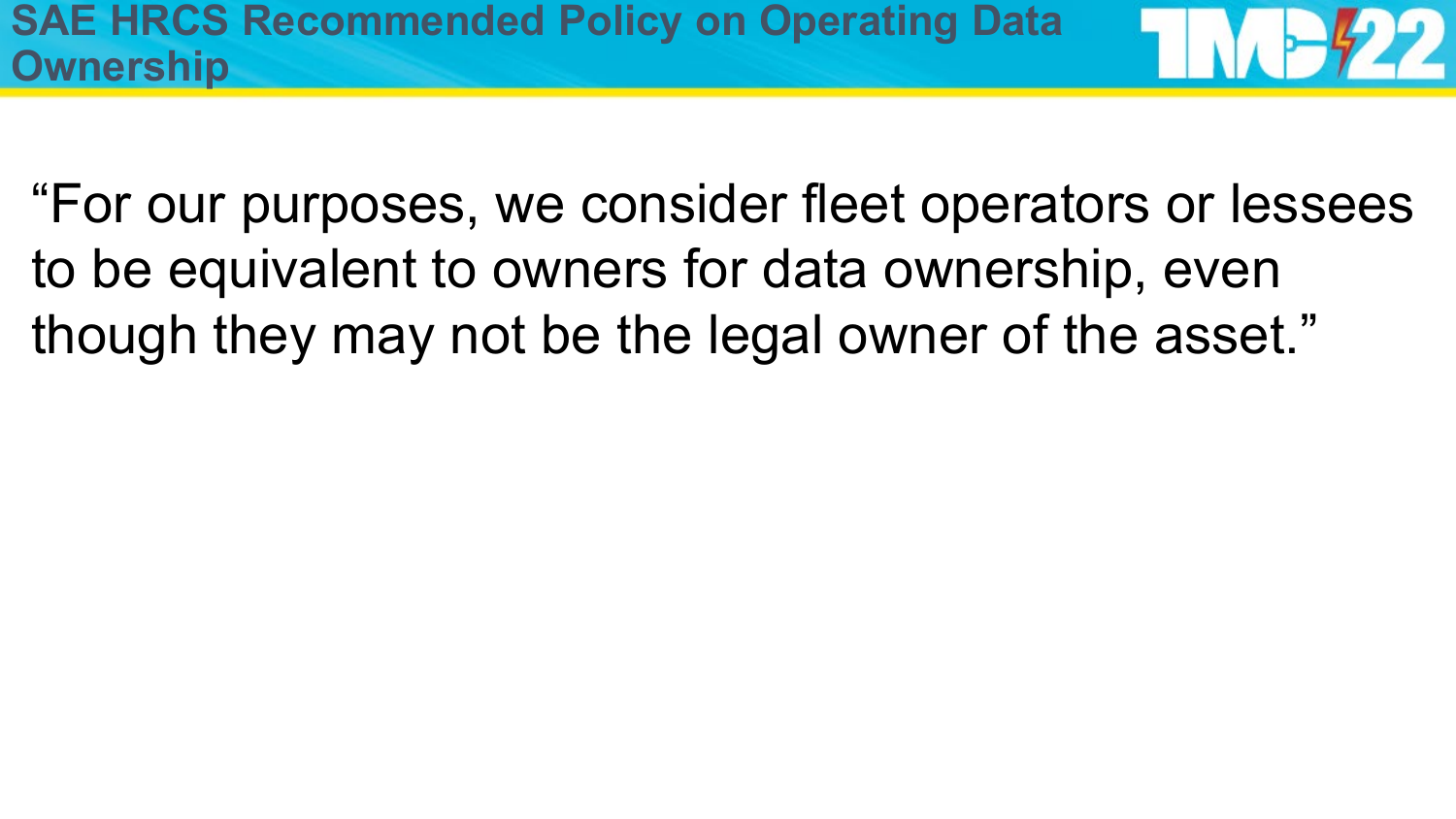

IVHM is non-critical and data analysis is discretionary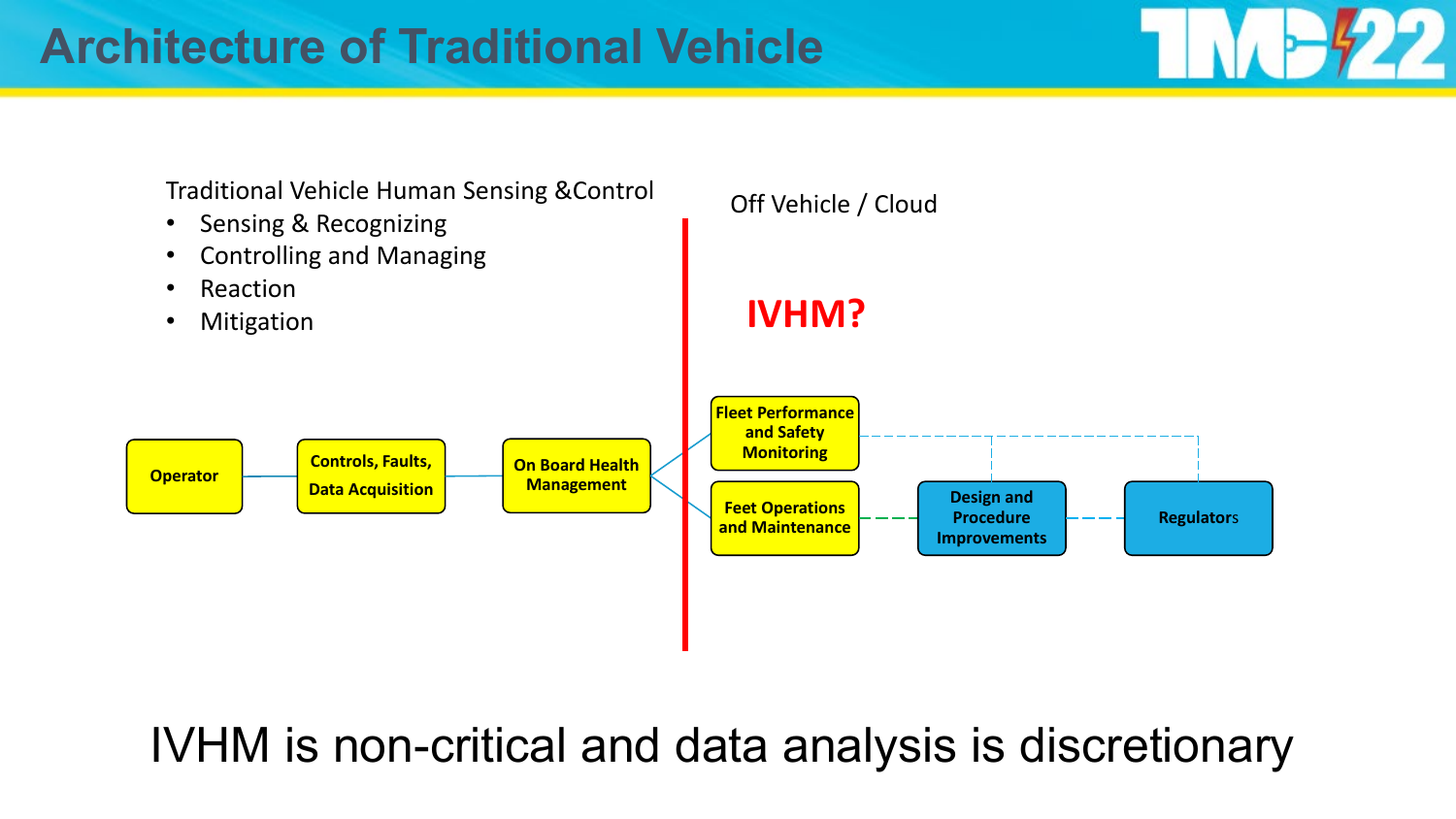**Architecture of ADAS/Autonomous Vehicle**



IVHM is critical and data analysis is mandated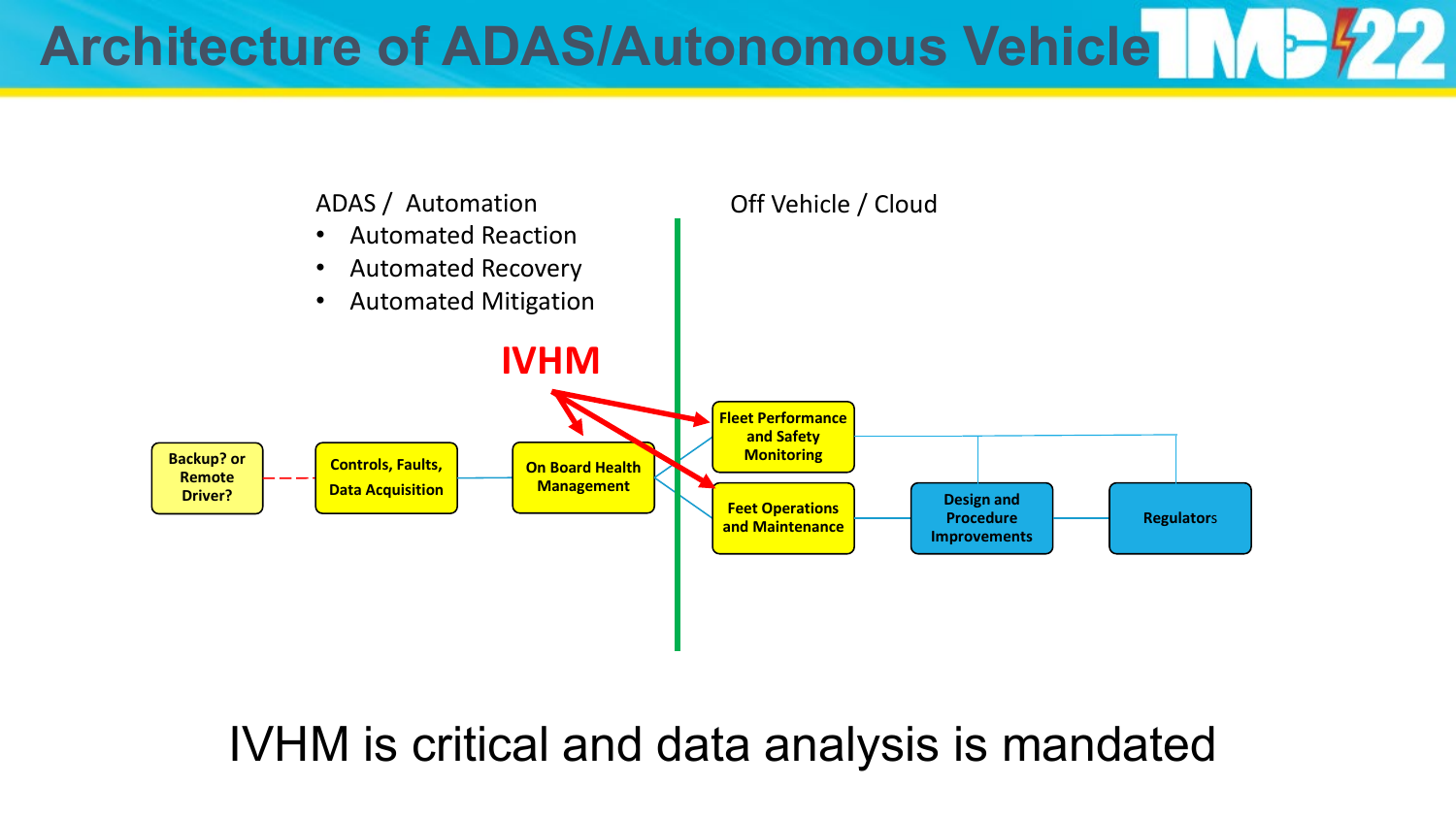#### **Data Paths and Pipes**



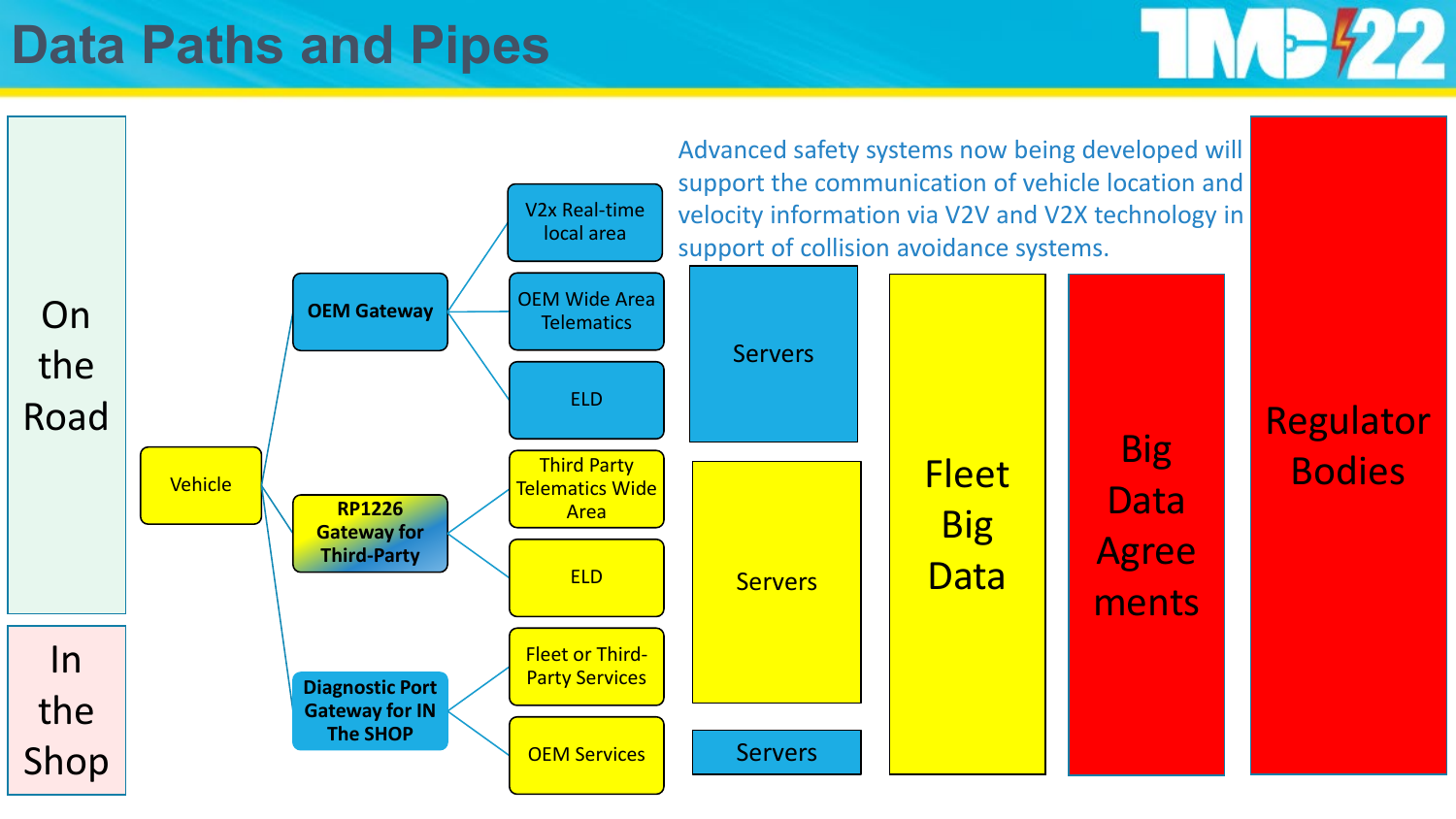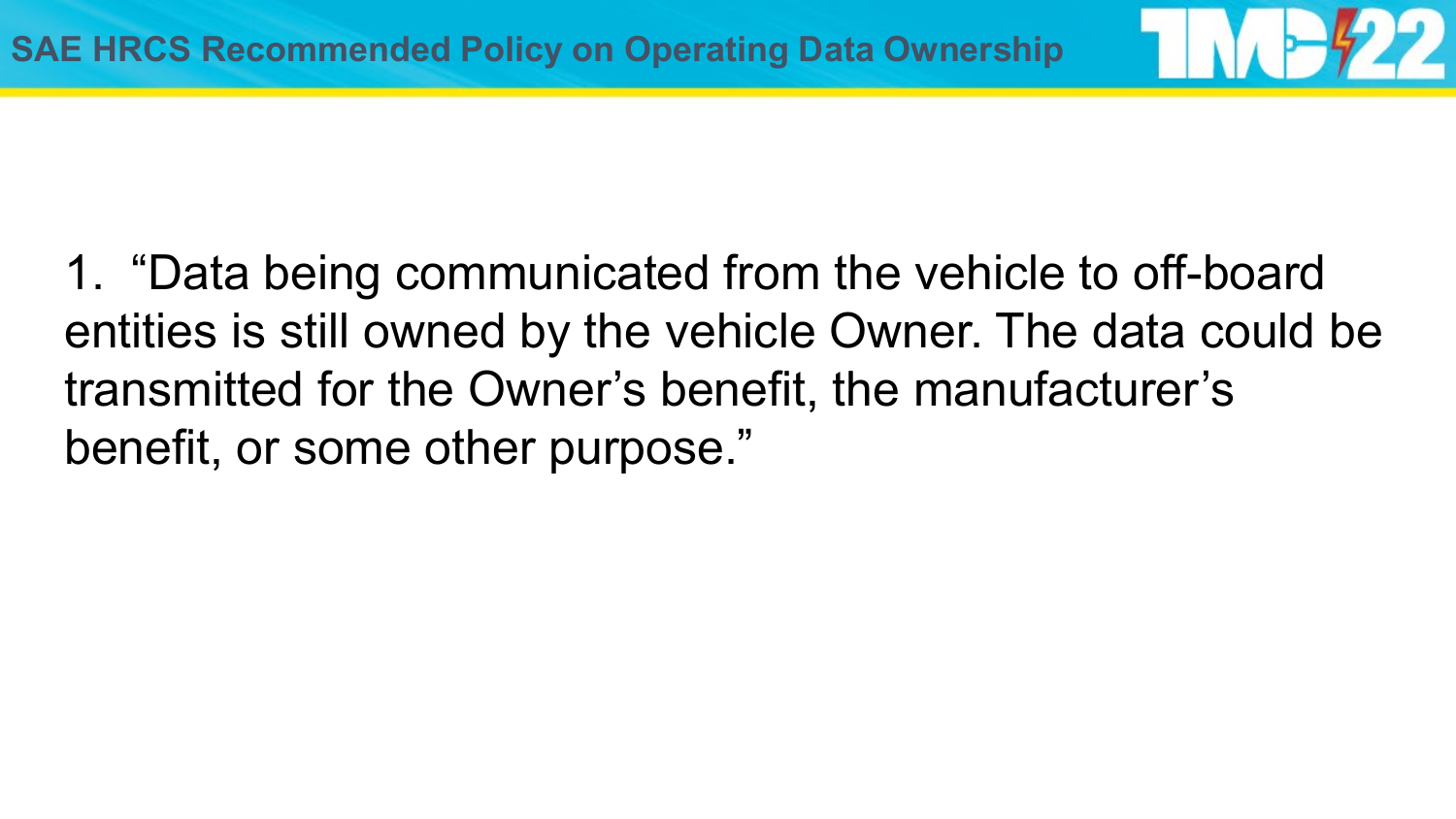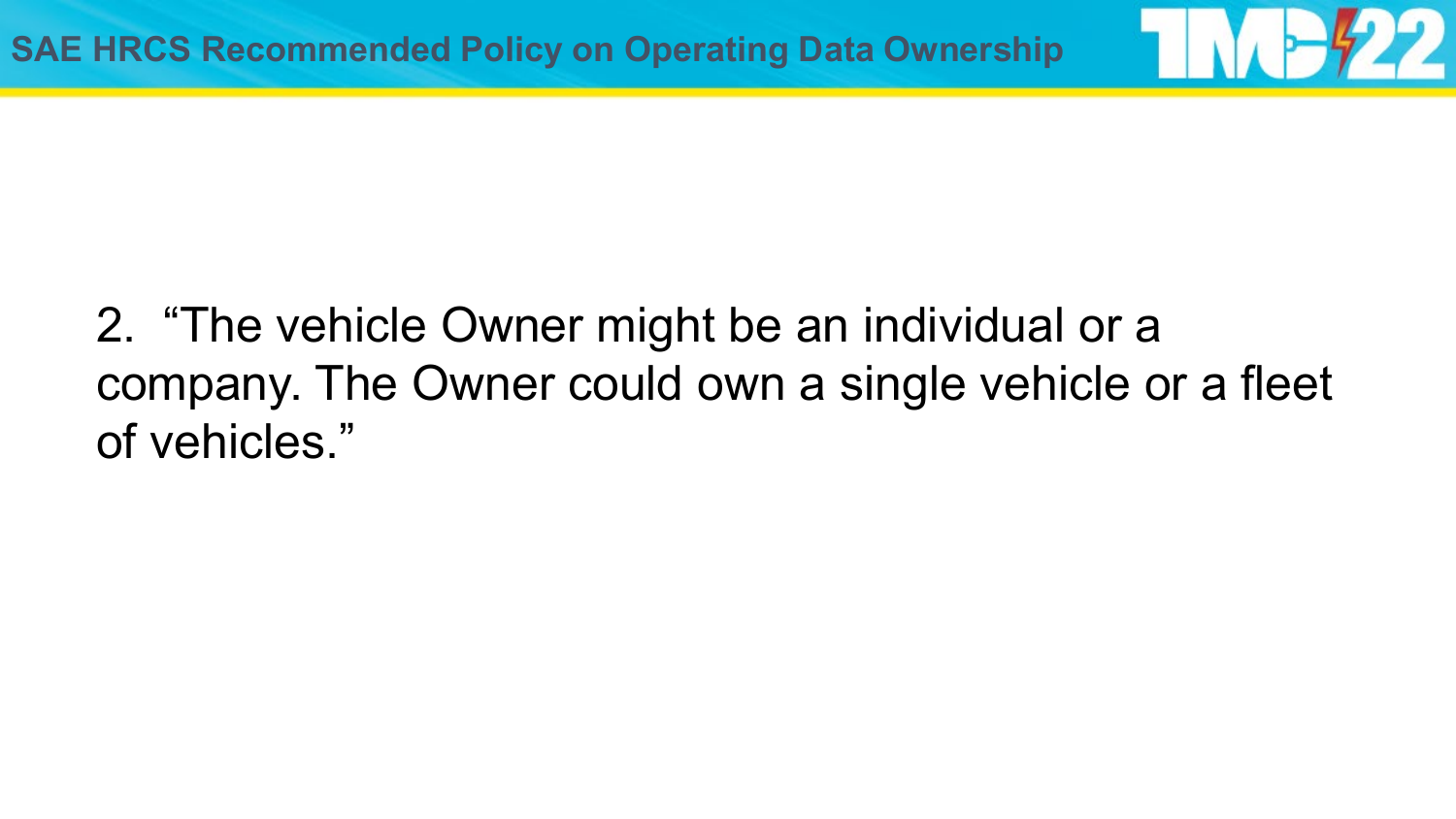

3. "The driver of a given vehicle could be the Owner or someone the Owner has authorized to use the vehicle (commercial or private). In the case where the driver is not the Owner of the vehicle, data ownership remains with the vehicle Owner. Any usage of vehicle information should be understood by the driver in advance so as not to expose personal information (location, speed, etc.) for the driver which they might not be aware of. It could be part of the driver's employment agreement or agreed between the parties in another way."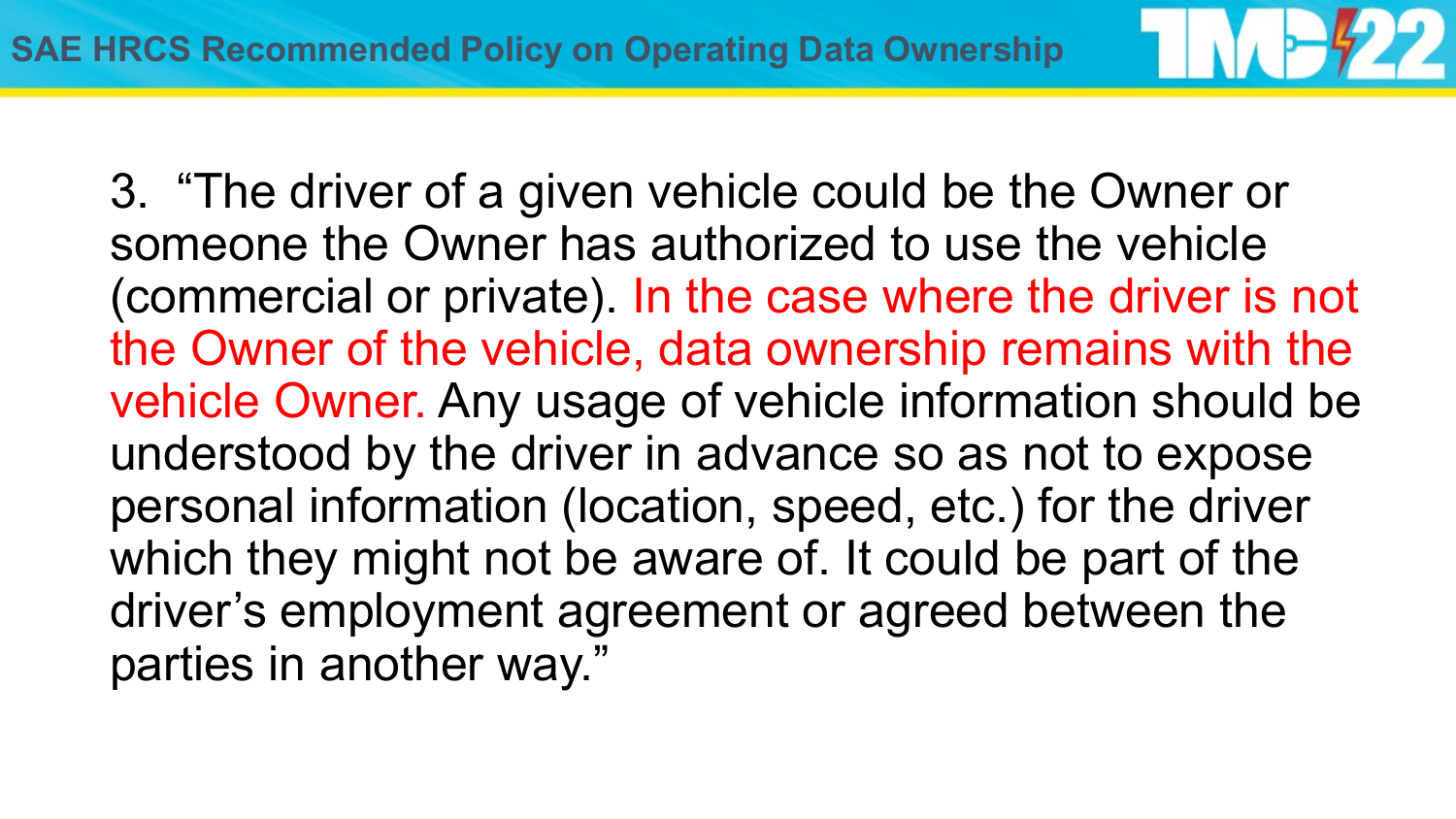4. "Some vehicle information is used primarily onboard to drive displays for the benefit of the driver. The design and operation of these functions is IP owned by the vehicle or component manufacturer which they may or may not wish to share with others."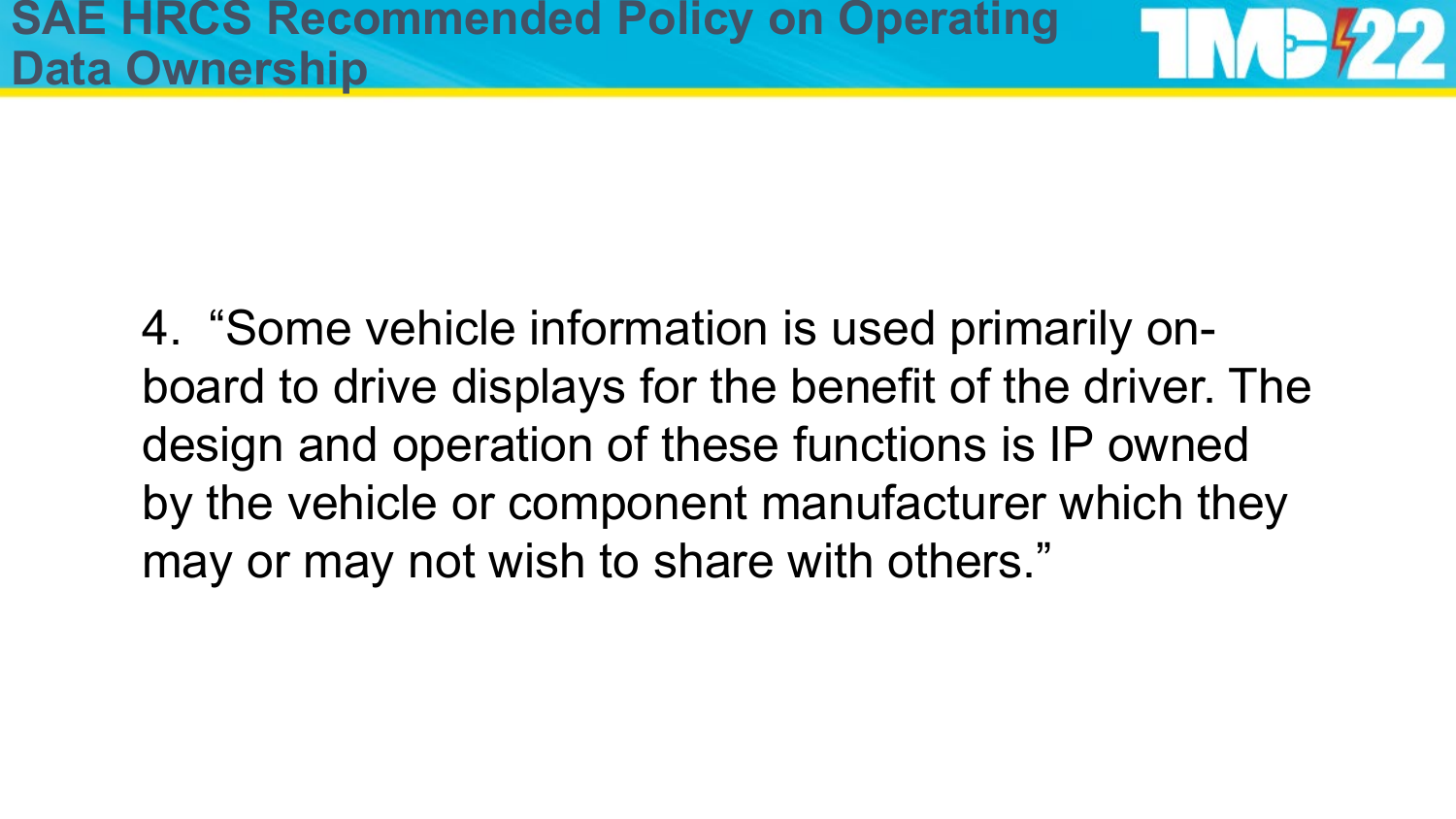5. "Some vehicle information is used primarily on-board to affect the operation, control, and safety of the vehicle. The design and operation of these functions is also IP owned by the vehicle or component manufacturer. The manufacturer may choose to make some of this knowledge available to third parties to enhance the value of their product at their option. This is critical to ensure the integrity, reliability, and safety of the vehicle."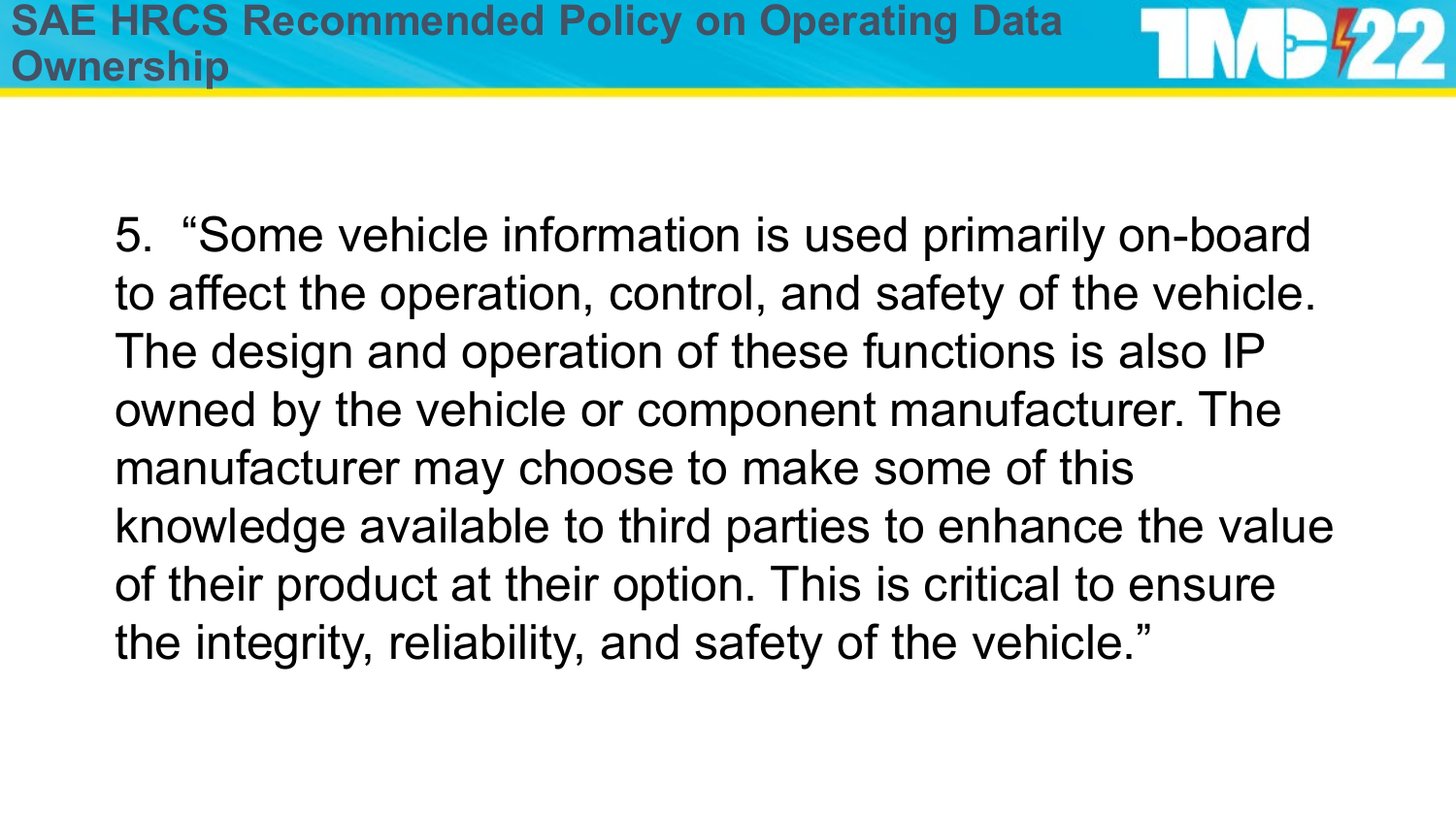6. "Some vehicle information is used on-board and off-board to support the maintenance and servicing of the vehicle. This area is generally known as Vehicle Health Management (VHM). This operating data is still owned by the Owner of the vehicle but is typically made available to service providers. It is not appropriate for the manufacturer to charge Owners for their own operating data. Owners may enter into agreements with the manufacturer or third-party providers whereby additional value-added interpretation, or recommended actions are provided under contract. The design and operation of these functions, along with any proprietary data, is IP owned by the vehicle or component manufacturer."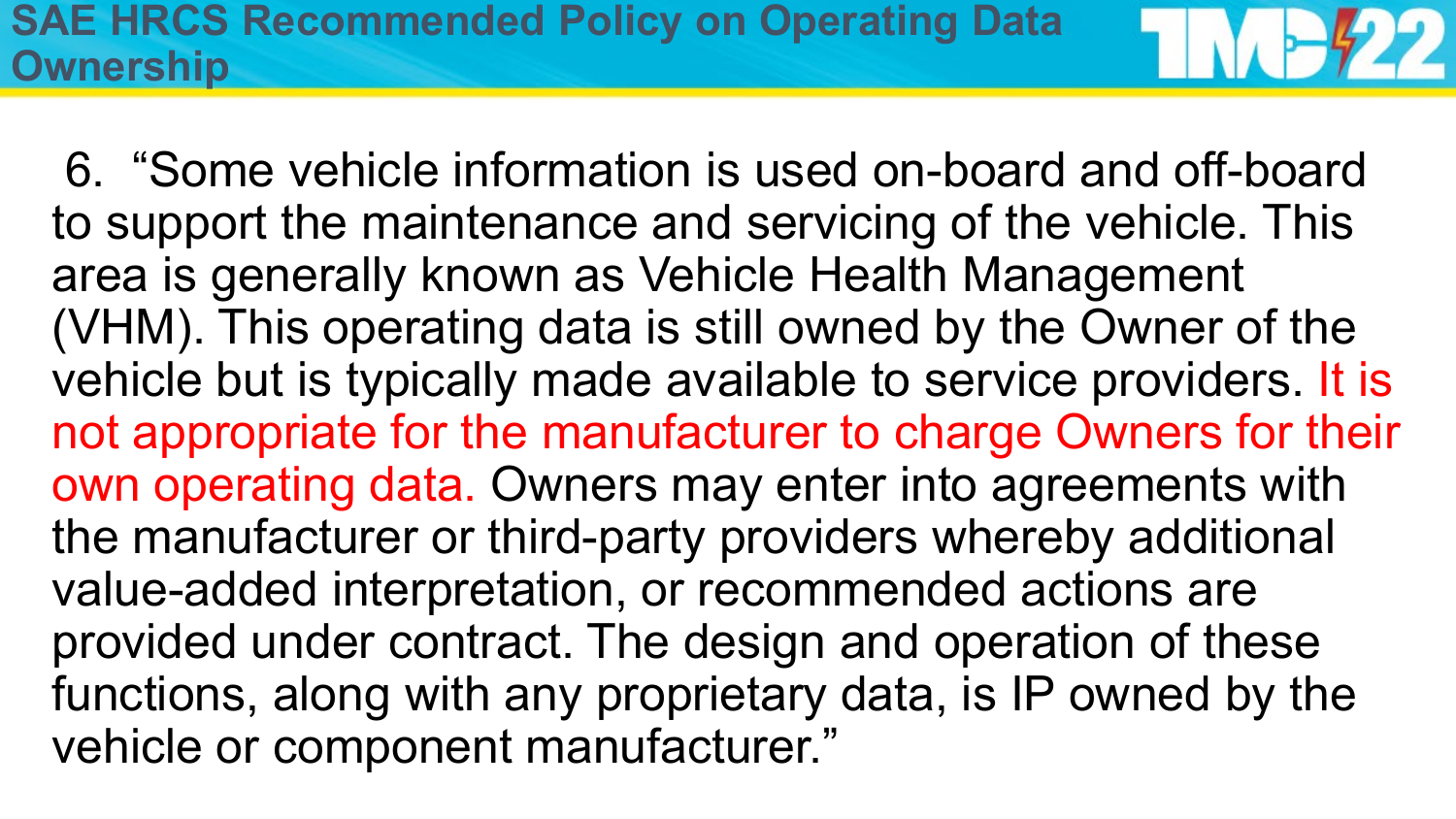7. "The manufacturer may choose to make some of this design IP available to third parties to enhance the value of their product at their option. "Right to Repair" proponents in the US and Europe have been advocating greater access to vehicle design IP information. This type of information sharing should be governed by the vehicle or component manufacturer's discretion and/or applicable regulation."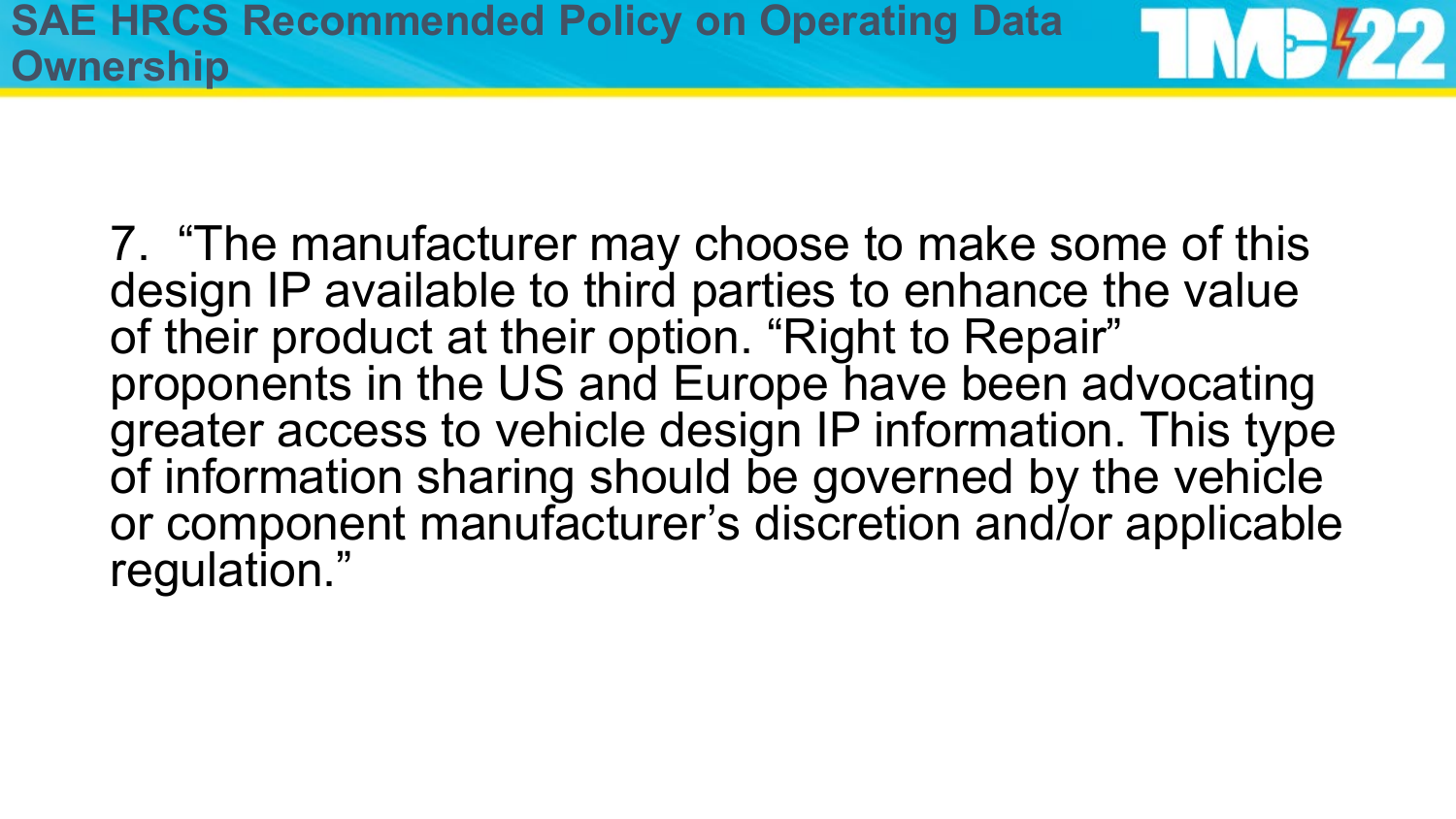8. "Software updates and information content updates refer to information being sent to the vehicle to correct deficiencies or improve operation to the benefit of the vehicle and its Owner. The ability to perform these updates nevertheless requires the advanced permission of the vehicle Owner."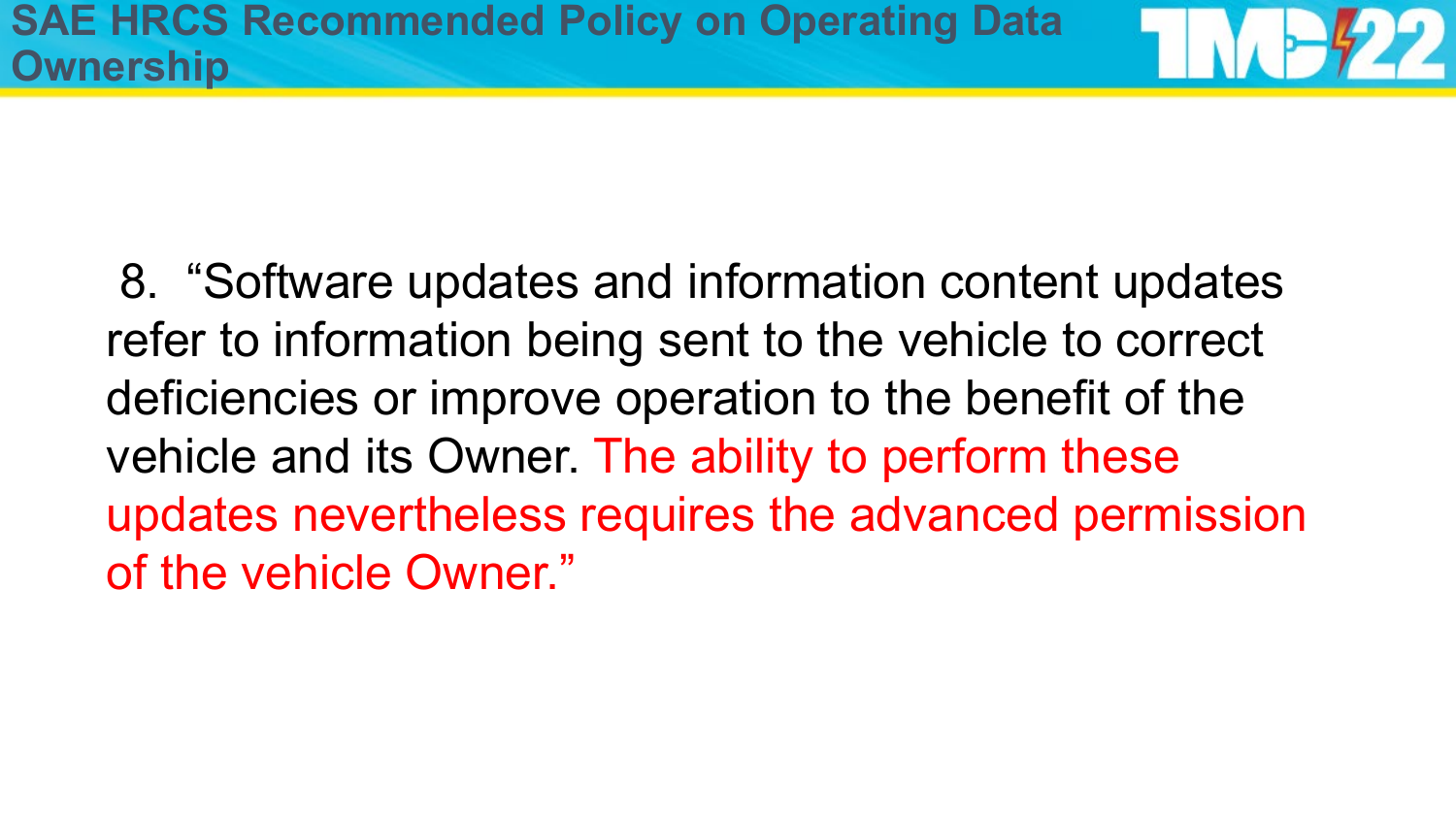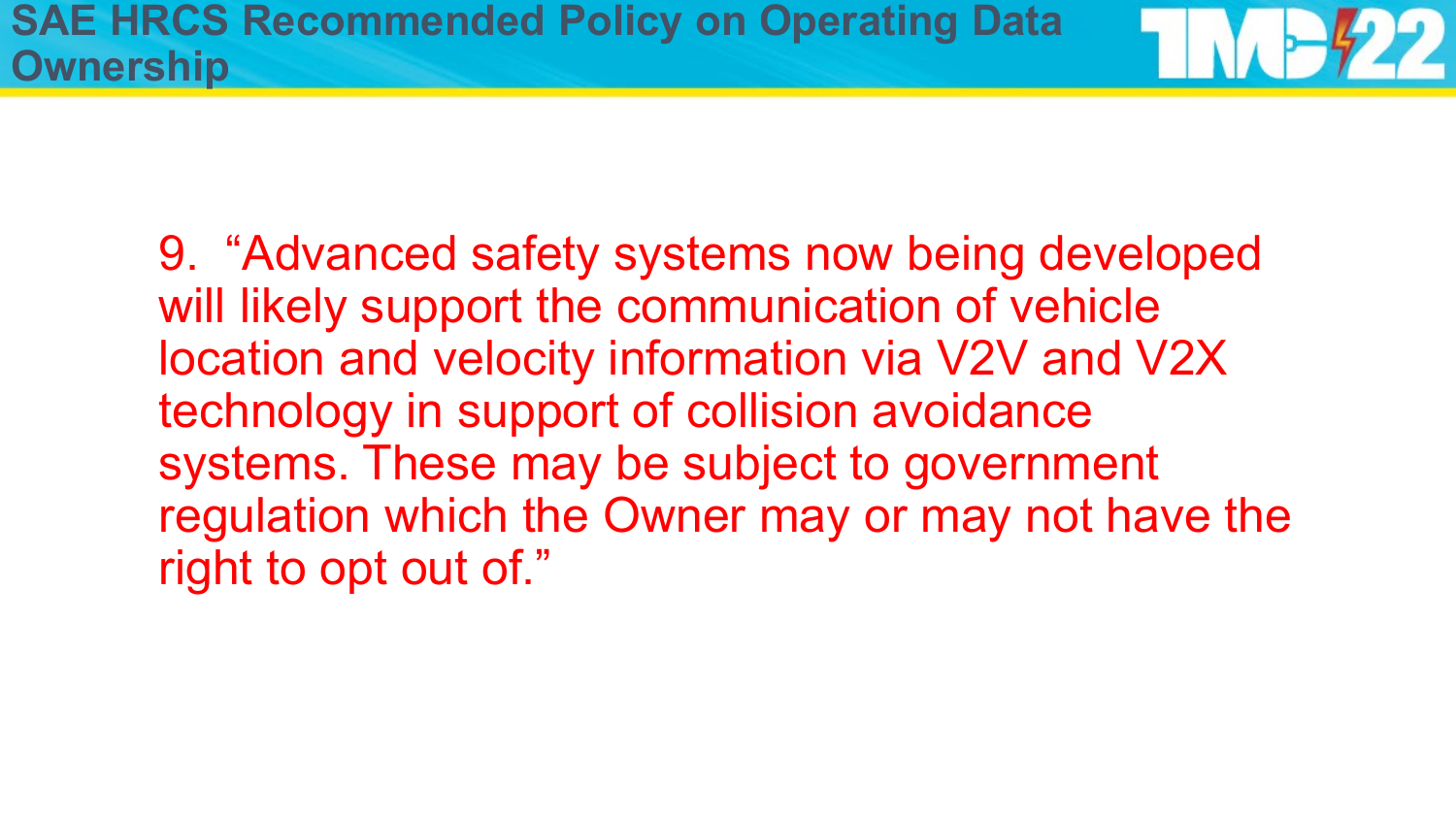#### 10. "Information legally demanded by subpoena or court order must be honored by the data owner or anyone in possession of that data."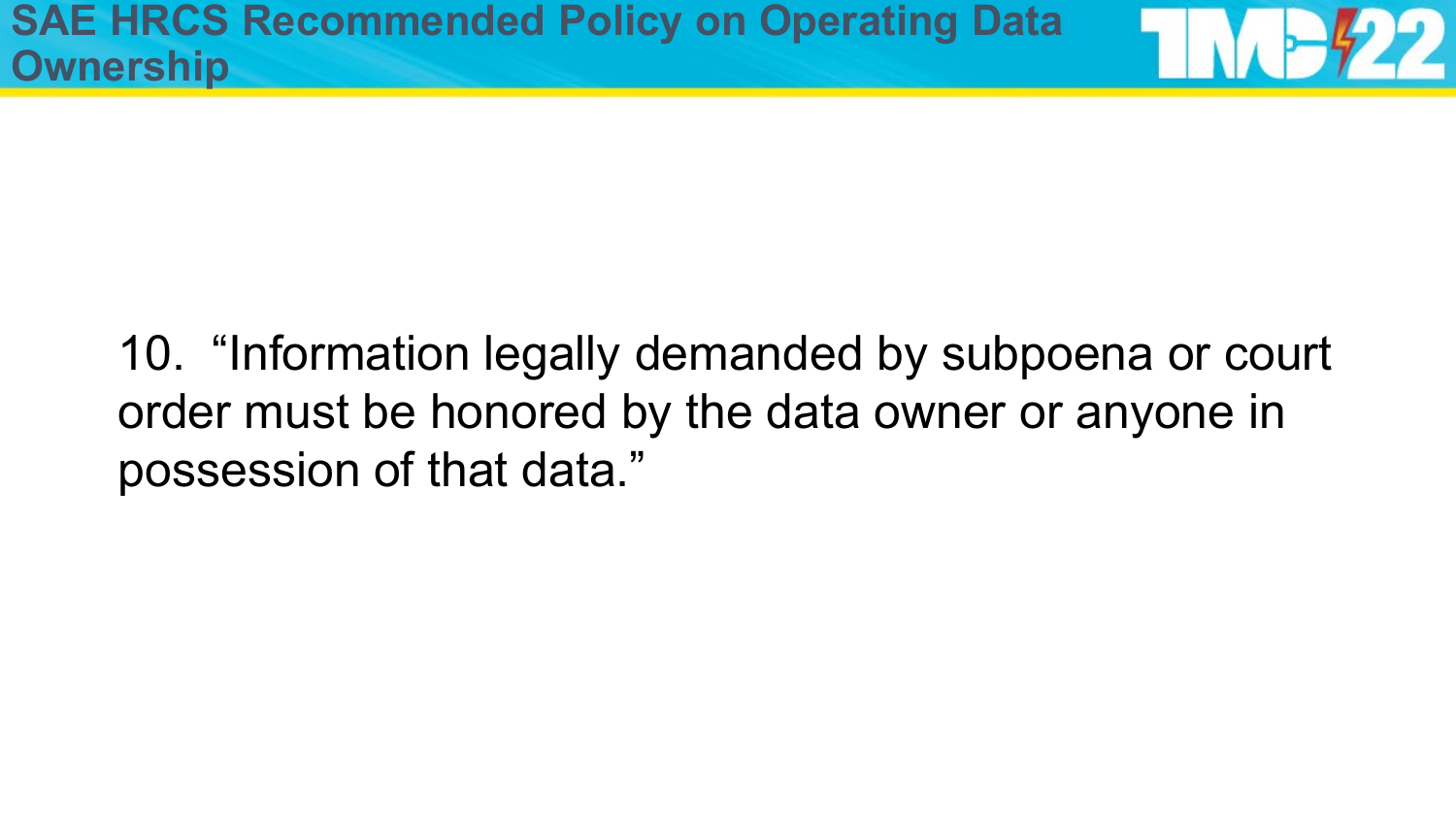

#### **IVHM New Business**

• Open Discussion